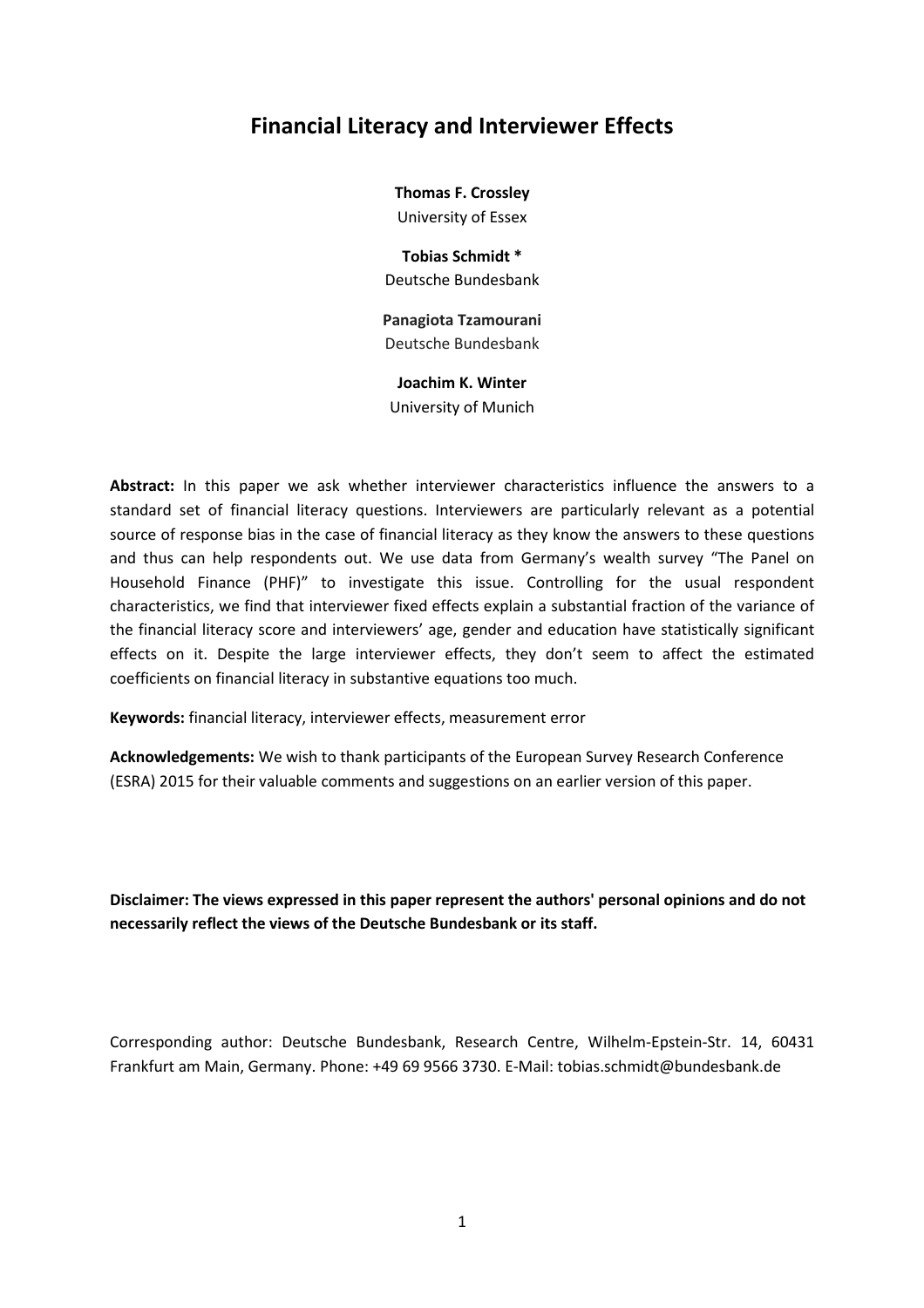## **Extended Abstract**

l

Insufficient savings and bad financial decision-making are major concerns in the face of increasingly complex financial markets and increasing reliance on individual financial provision for old age. While these concerns have been raised for decades (see, inter alia, Engen, Gale and Scholz, 1996; Skinner, 2007), recent research has highlighted the limitations of households' decision processes. One explanation for inadequate financial decisions that has attracted considerable interest is a lack of financial literacy (Lusardi and Mitchell, 2014). This emergent literature argues that poor financial literacy is both causally responsible for suboptimal financial choices of households and individuals and amenable to being altered by public policy.

Much of the current knowledge on the predictors and effects of financial literacy is based on survey data. Lusardi and Mitchell (2008) proposed a short list of questions on interest rate compounding, on the effects of inflation, and on diversification of securities that can be integrated into existing surveys at low cost. The premise is that individuals should know the answers to these questions in order to make sound decisions on household finance. Indeed, a variety of studies have shown that measures of financial literacy based on the responses to such simple survey questions are correlated with the quality of households' financial decisions and also with long-term financial outcomes, even after controlling for socio-economic characteristics and for cognitive ability. This holds for teenagers who are just beginning to make their own financial decisions as well as for young and older adults, and across both developed and developing countries.<sup>1</sup>

Despite the recent advances in the analysis of financial literacy, measurement error arising from the survey response process is an important concern, as with many other survey-based measures used in the analysis of household consumption and household finance (Browning et al., 2014). Lusardi and Mitchell (2014) summarize studies that use instrumental variables (IV) techniques to address measurement error in regressions where financial literacy is a right-hand side variable. They observe that IV estimates of the effects of financial literacy in these studies are typically larger than OLS estimates, and conclude that "the non-instrumented estimates of financial literacy may underestimate the true effect" (p. 27). While econometric methods such as IV can resolve endogeneity that arises from measurement error, they are not ideal for several reasons, perhaps the most important of which is the fact that credible instruments are often hard to come by. In this paper, we follow an alternative route: We explore how the survey response process induces measurement error in the answers to financial literacy questions. Specifically, we focus on the role of the survey interviewer.

A large literature in survey methodology has shown that interviewers are an important source of measurement error. For example, interviewers might help respondents to better comprehend complex survey questions or they might help respondents to find strategies that enhance the reporting of quantities that are not easily recalled.<sup>2</sup> Interviewers are particularly relevant as a potential source of response bias in the case of financial literacy as they know the answers to these

 $1$  The existing evidence is reviewed by Lusardi and Mitchell (2014); additional more recent studies include Lührmann et al. (2014).

 $2$  The survey methodology literature [reference] argues that interviewers might affect survey responses in three different ways: unit nonresponse, item nonresponse, and the response itself. In this paper, we focus on the two latter channels.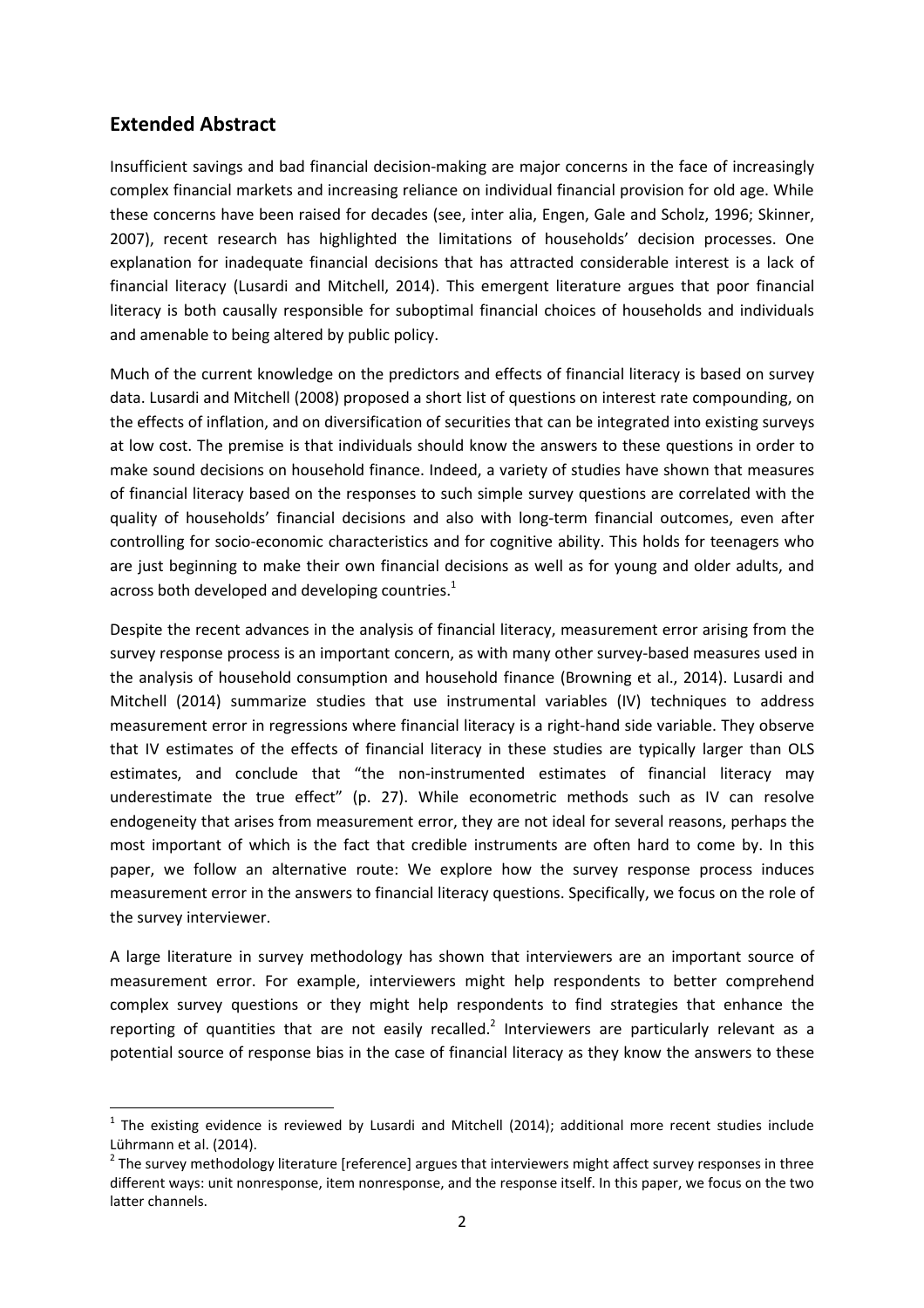questions and thus can help respondents out.<sup>3</sup> It is therefore not only substantively important but also very interesting from a survey methodology perspective to study the effects interviewers have on measures of financial literacy. Our analysis will address the following questions:

- 1. Are responses to financial literacy questions affected by the interviewer?
- 2. Is there heterogeneity in interviewer effects, both with respect to the socio-economic characteristics of the respondent and with respect to interviewer characteristics, including those that can be controlled by survey field agencies such as interviewer experience?
- 3. Which are appropriate strategies to reduce / correct for interviewer effects in regression models that include financial literacy as a right-hand side variable?

We analyze data on financial literacy collected as part of a large survey on household finance which is representative for the German population. The survey data allow us to identify the interviewers. Moreover, we obtained a number of background variables, including gender, age and education level of interviewers as well as their contact behavior and workload during the field phase from the survey firm that conducted the fieldwork.

Our data come from the German wealth survey, the Panel on Household Finance (PHF), a representative survey of private households in Germany. The first wave of this household panel study was conducted in 2010/11. The questionnaire focuses on household's financial and non-financial assets and debts. The core questionnaire program is supplemented with, among other, questions about financial literacy. It includes the standard question on interest rate compounding, the effect of inflation and diversification of securities developed by Lusardi and Mitchell (2008). We aggregate the answers to these three questions into a "financial literacy score", a binary variable which is one if the respondent gets all questions right and is zero if at least one answer is wrong or missing (DK/NA). Figure 1 below shows that almost 68% of respondents provide correct answers to all three literacy questions. About 10% have missing values for at least one question.<sup>4</sup>



**Figure 1 Number of correctly answered financial literacy questions** 

l

*Source: PHF 2010/2011* 

 $3$  Few questions in household surveys share this feature (while it is more prevalent in cognitive testing).

 $<sup>4</sup>$  As a robustness check we will also conduct our analysis excluding missing answers in the calculation of the</sup> literacy score.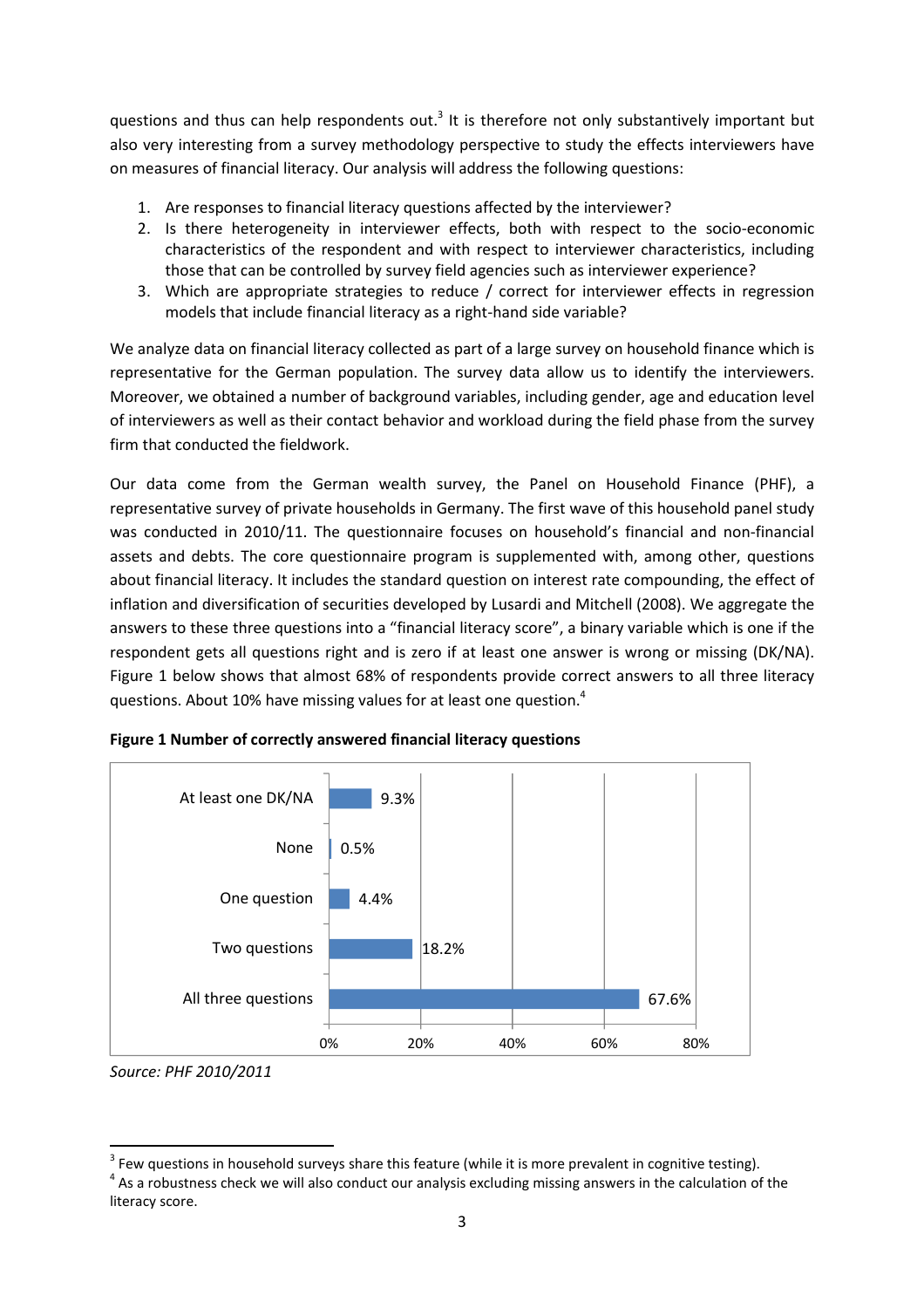We estimate several different (unweighted) ordinary least squares regressions to estimate the impact of interviewer characteristics and interviewer fixed effects on the financial literacy score. We take a "two-stage" approach and first regress the literacy score on interviewer fixed effects (and individual/household characteristics) and then regress the resulting interviewer fixed effects on interviewer characteristics. With regards to the first stage, we document that interviewer effects explain a very large fraction of variance in financial literacy questions, much more so than for other questions where interviewers do not know the answer (see Table 1), like inflation expectations or total household net income.

|                                                              | <b>Financial</b><br>literacy<br>score | FL1:<br>interest | FL2:<br><b>Inflation</b> | FL3:<br><b>Diversification Satisfaction</b> | Life  | <b>Total</b><br>household<br>net<br>income | <b>Inflation</b><br>expect. |
|--------------------------------------------------------------|---------------------------------------|------------------|--------------------------|---------------------------------------------|-------|--------------------------------------------|-----------------------------|
| (a) Interviewer FE<br>only                                   | 31.3%                                 | 42.2%            | 24.0%                    | 21.6%                                       | 15.0% | 15.1%                                      | 16.3%                       |
| (b)<br>Individual<br>$\sqrt{ }$<br><b>HH</b> characteristics | 8.9%                                  | 5.4%             | 8.3%                     | 5.4%                                        | 12.6% | 21.3%                                      | 3.4%                        |
| $(a) + (b)$                                                  | 36.2%                                 | 44.6%            | 29.0%                    | 25.2%                                       | 23.7% | 30.7%                                      | 18.6%                       |

#### **Table 1 - R2 from unweighted OLS regressions**

### *Source: PHF 2010/2011*

*Notes: (b) Individual/HH Characteristics included: RP: born in Europe (dummy), RP: female (dummy), RP: Age (<35, 35-44, 45-54, 54-64, 65+), RP: Employment (1 gainfully employed, 2 self-employed, 3 other), RP: Education (1-low, 2-medium, 3-high), HH: gross household income (quartiles), HH-Size (1, 2, 3, 4+)* 

The results for the second stage indicate that interviewers' age and education have statistically significant effects on the financial literacy score. The literacy scores are higher for persons interviewed by interviewers aged 65 and older, with a high education level. Also interviewers with less item non-response (on the whole survey) and longer interviews tend to produce higher literacy scores.

In order to gauge how these measurement issues affect substantive regressions, we estimate equations with the financial literacy score as an independent variable and savings account mutual fund and stock ownership as dependent variables, respectively. To correct for the identified interviewer effects we including interviewer fixed effects as additional explanatory variables. We find only minor differences in the estimated coefficients for the literacy score in equations with and without interviewer fixed effects (see Table 2).